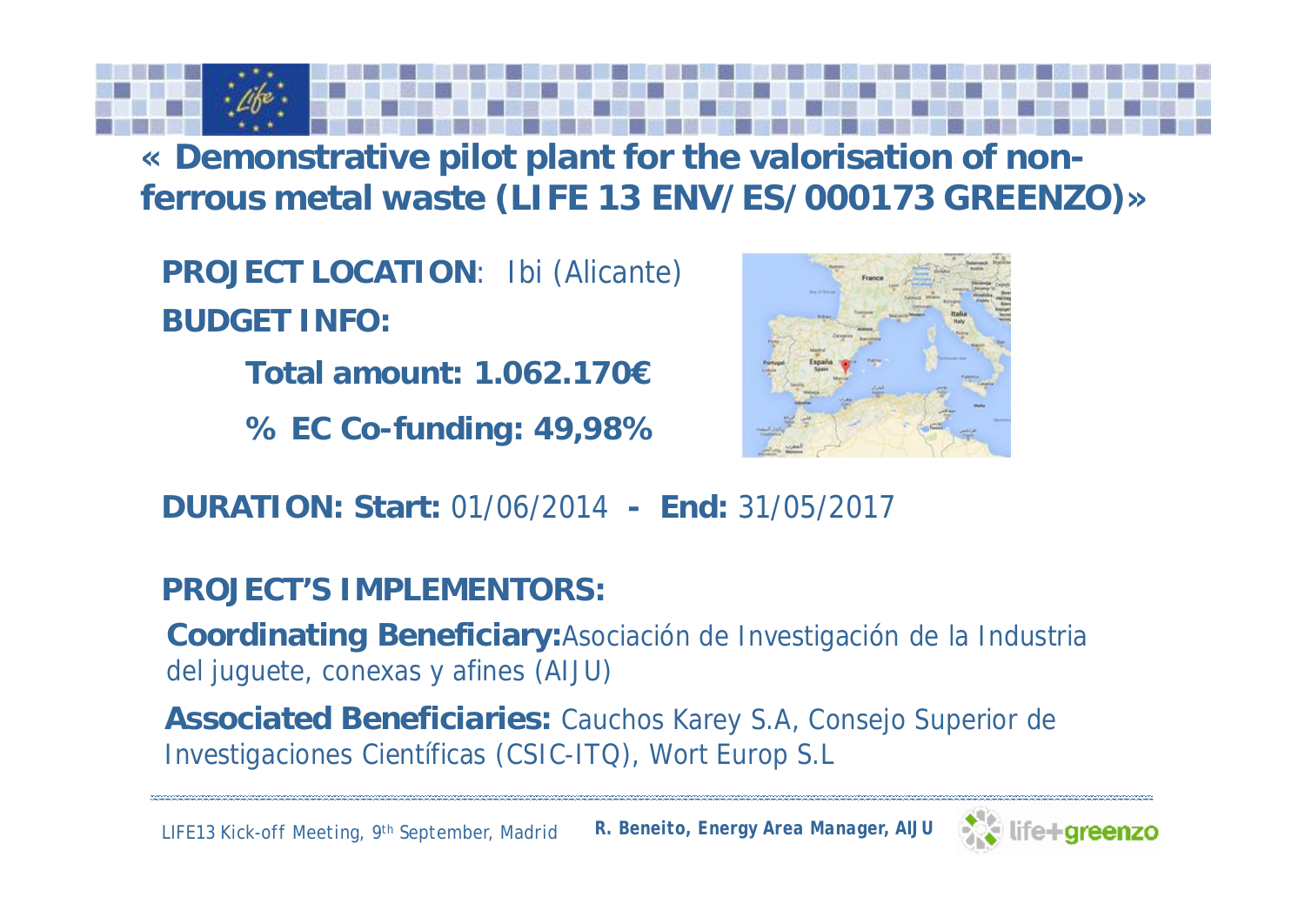

# **BACKGROUND and AIMS:**

•*Zamak (Zn, Al, Mg and Cu alloy) is processed by injection molding pressure and is used in various industries (toy, automotive, metalwork, etc) due to its properties.*

•*Consuming and processing companies of such non-ferrous metal (zamak) generate waste accounting 1 million tons per year at European level, such smelting slag and sludge vibrated.*

•*This type of hazardous waste is deposited in landfills with the corresponding environmental impact that entails the generation of lixiviates, besides mineral resources contained therein are wasted.*

•*The main aim of this project is the material valorisation of a category of non-ferrous metal waste generated by the industrial processes of Zamak transformation, by means of the development of a demonstrative pilot plant that allows the extraction of zinc oxide (ZnO) from this waste.*

•*In addition, the obtained ZnO will be validated in two industrial sectors (rubber/EVA transformation and chemical catalysis)*

# **MAIN EU POLICY(IES) TARGETED:**

*LIFE+ Environment Policy and Governace (Natural Resources and Waste)*